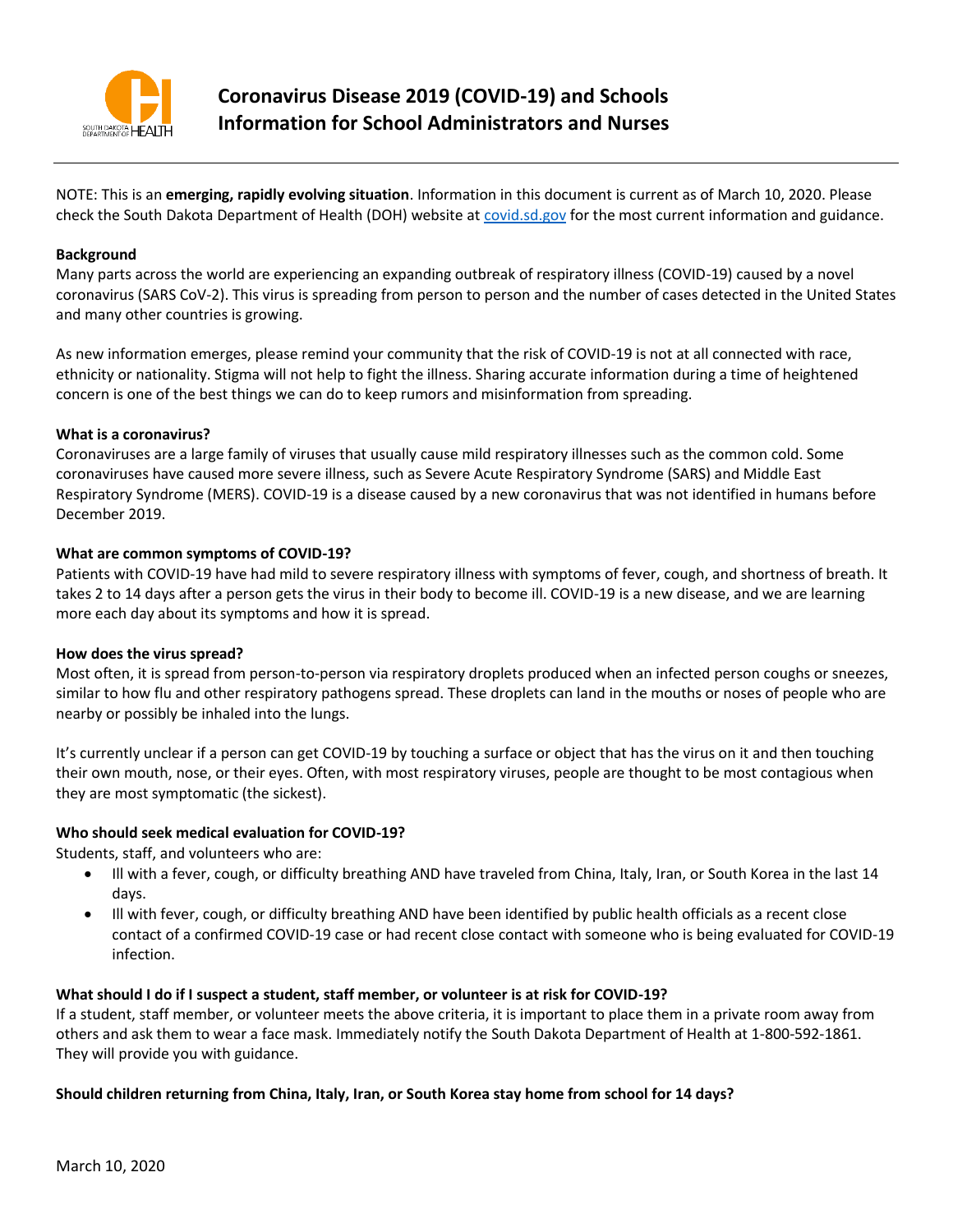The Centers for Disease Control and Prevention (CDC) recommends that all travelers from China (including school students, staff and volunteers) arriving in the United States AFTER February 2, 2020 at 2 p.m. stay at home, away from others, and monitor their health for 14 days. This measure was put in place because of the increasing number of cases of COVID-19 in China. If these individuals develop a fever, cough, or difficulty breathing during this 14-day period, they should call their local health department and healthcare provider to tell them about their symptoms and recent travel.

# **What can I do to prevent COVID-19 in my school?**

Schools do not need to take any special precautions beyond what is normally recommended to prevent the spread of viruses in schools. You can help students and staff reduce their risk for getting and spreading viral respiratory infections, including the flu and the common cold, by encouraging them to take simple steps which will also prevent COVID-19. These include:

- **Staying home when they are sick.**
- **Frequent hand washing with soap and water for at least 20 seconds**, especially after going to the bathroom, before eating, and after they blow their nose. Help young children do the same. If hands are visibly dirty, use soap and water to clean hands.
- If soap and water are not readily available**, using an alcohol-based hand sanitizer with at least 60% alcohol**.
- Advising persons to avoid touching their eyes, nose, and mouth with unwashed hands.
- Following the school's routine cleaning and disinfection program. Emphasizing to **clean and disinfect frequently touched objects and surfaces.**
- **Covering coughs or sneezes with a tissue, then throwing the tissue in the trash and cleaning hands with soap and water or hand sanitizer (if soap and water are not readily available).**
- **Urging students and staff to get a flu shot during the flu season.**
- **Providing adequate supplies for good hygiene**, including clean and functional handwashing stations, soap, paper towels, and alcohol‐based hand sanitizer.

## **Cleaning and disinfecting procedures**

Special processes beyond routine cleaning are not necessary nor recommended to slow the spread of respiratory illness. Schools should follow standard procedures for cleaning with third party certified "green" cleaners and disinfecting with an Environmental Protection Agency (EPA) registered disinfectant with a claim for human coronaviruses. Typically, this means daily sanitizing surfaces and objects that are touched often, such as bathrooms, water coolers, desks, countertops, doorknobs, computer keyboards, hands‐on learning items, faucet handles, phones and toys.

Disinfecting is the responsibility of school custodial staff. They are trained to use disinfectants in a safe and effective manner and to clean up potentially infectious materials and body fluid spills – blood, vomit, feces, and urine. Contact your custodian or school nurse if students are ill and your classroom needs cleaning and disinfection.

Clean the surface first to remove all organic matter. Custodial staff should follow the disinfectant manufacturer's instructions for use including:

- Using the proper concentration of disinfectant
- Allowing the required wet contact time
- Paying close attention to hazard warnings and instructions for using personal protective items such as gloves and eye protection
- Using disinfectants in a sufficiently ventilated space

## **Where can I turn for more information?**

- [Novel Coronavirus Outbreak 2020,](https://doh.sd.gov/news/Coronavirus.aspx) South Dakota Department of Health
- [2019 Novel Coronavirus, Wuhan, China,](https://www.cdc.gov/coronavirus/2019-ncov/about/index.html) Centers for Disease Control and Prevention
- [Guidance for Travelers,](https://www.cdc.gov/coronavirus/2019-ncov/travelers/index.html) Centers for Disease Control and Prevention
- [Schools \(K-12\) and Child Care Programs Guidance,](https://www.cdc.gov/coronavirus/2019-ncov/community/schools-childcare/index.html) Centers for Disease Control and Prevention
- [Guidance for Large Events/Mass Gatherings,](https://www.cdc.gov/coronavirus/2019-ncov/community/large-events/mass-gatherings-ready-for-covid-19.html) Centers for Disease Control and Prevention

March 10, 2020 As with any newly emerging infectious disease, knowledge evolves with time. Early on, it is difficult to know the ways in which the disease spreads, how effectively it spreads from person to person, and how severe the infection is. The South Dakota